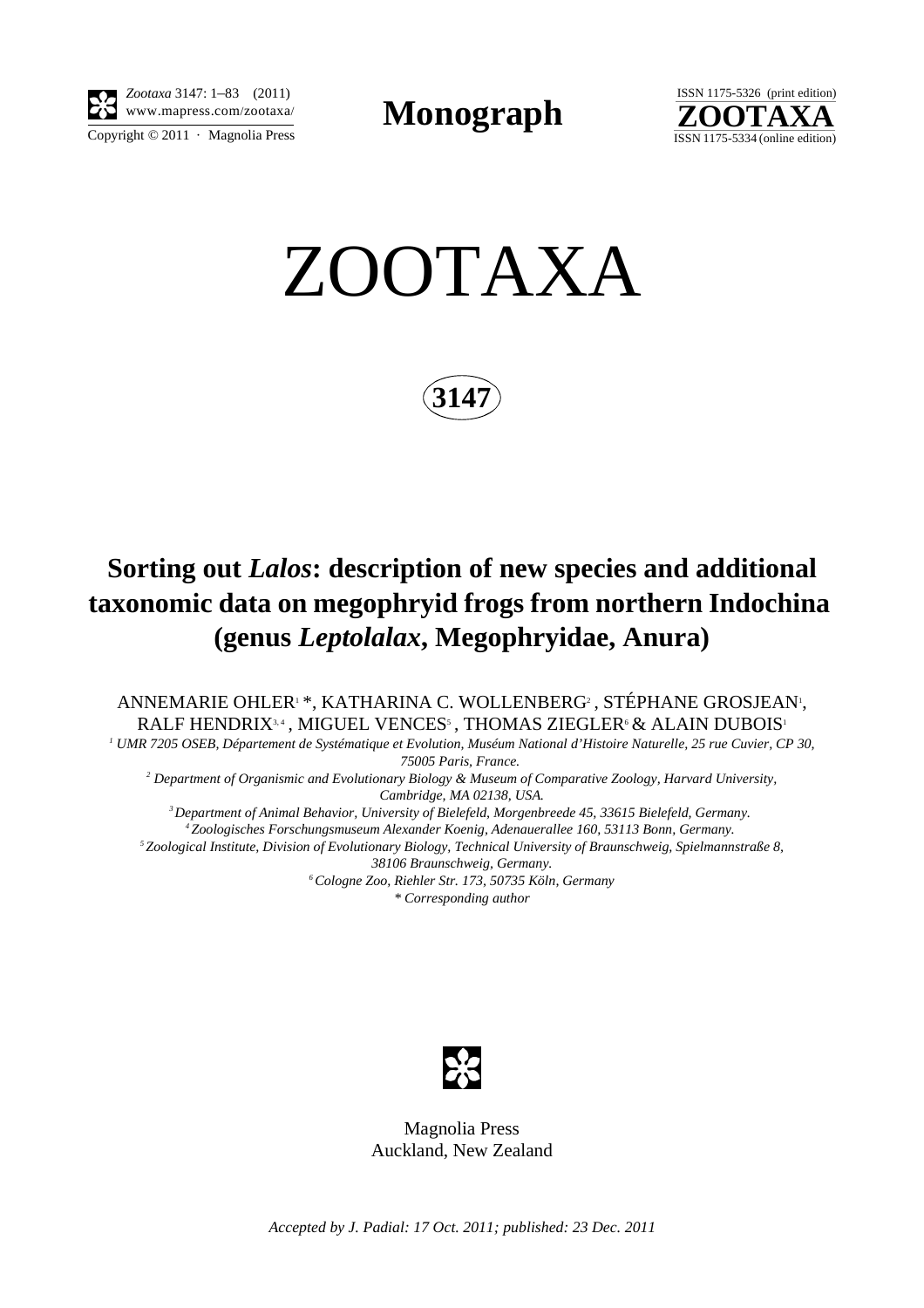## ANNEMARIE OHLER, KATHARINA C. WOLLENBERG, STÉPHANE GROSJEAN, RALF HENDRIX, MIGUEL VENCES, THOMAS ZIEGLER & ALAIN DUBOIS

**Sorting out** *Lalos***: description of new species and additional taxonomic data on megophryid frogs from northern Indochina (genus** *Leptolalax***, Megophryidae, Anura)** (*Zootaxa* 3147)

83 pp.; 30 cm.

23 Dec. 2011

ISBN 978-1-86977-847-7 (paperback)

ISBN 978-1-86977-848-4 (Online edition)

FIRST PUBLISHED IN 2011 BY Magnolia Press P.O. Box 41-383 Auckland 1346 New Zealand e-mail: zootaxa@mapress.com http://www.mapress.com/zootaxa/

© 2011 Magnolia Press

All rights reserved.

No part of this publication may be reproduced, stored, transmitted or disseminated, in any form, or by any means, without prior written permission from the publisher, to whom all requests to reproduce copyright material should be directed in writing.

This authorization does not extend to any other kind of copying, by any means, in any form, and for any purpose other than private research use.

ISSN 1175-5326 (Print edition) ISSN 1175-5334 (Online edition)